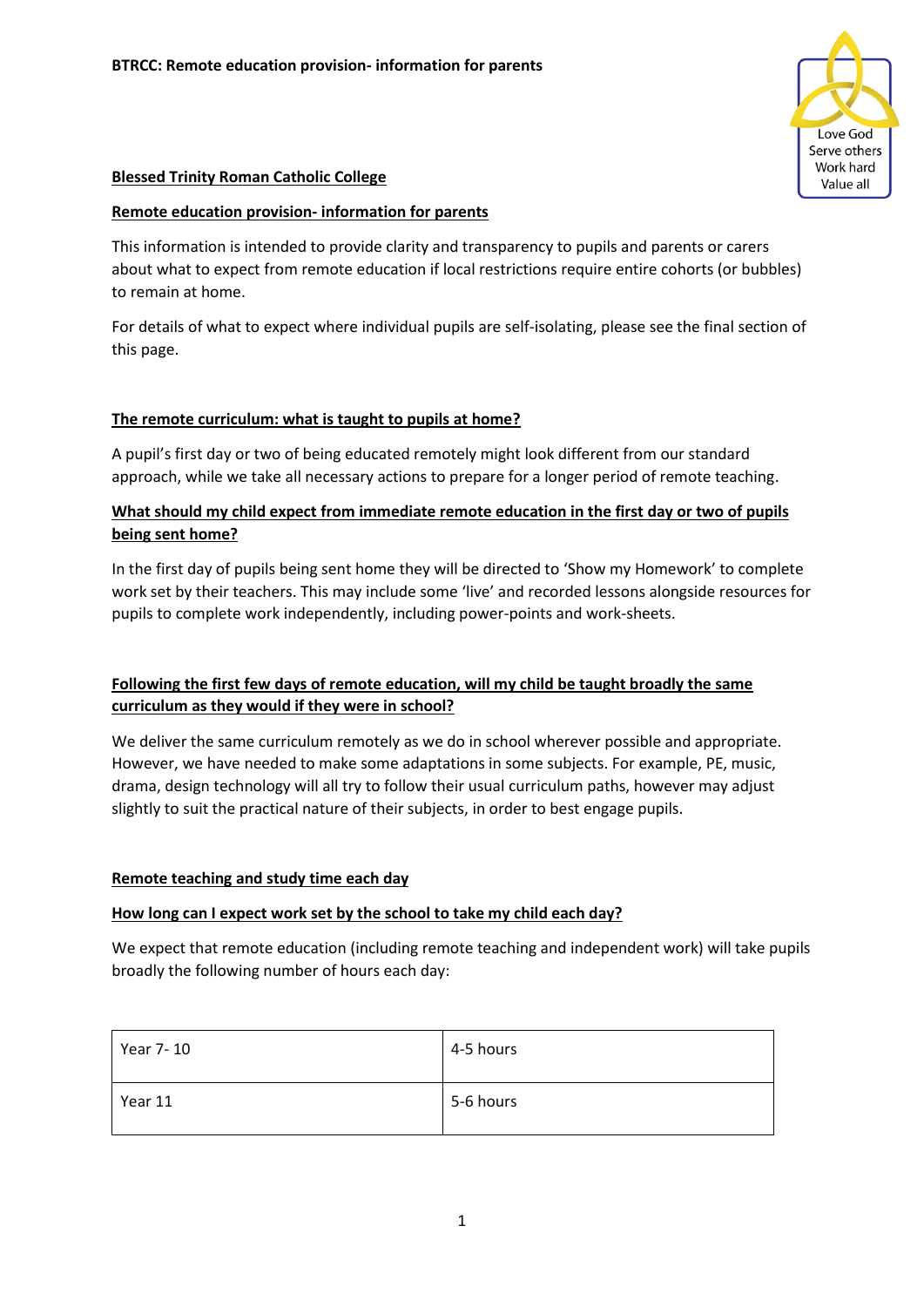#### **Accessing remote education**

#### **How will my child access any online remote education you are providing?**

We will deliver our remote provision through 2 primary sources: Show My Homework - <https://www.satchelone.com/login> Microsoft Teams - <https://www.microsoft.com/en-gb/microsoft-teams/log-in> You may also receive some of our provision through secondary sources such as: Microsoft Office 365 - <https://www.office.com/> GCSE pod (Ks4) - <https://www.gcsepod.com/>

## **If my child does not have digital or online access at home, how will you support them to access remote education?**

We appreciate that working remotely can pose difficulties for some families. Our hope is that no child is disadvantaged from learning in this way. Remote learning can be accessed through phones, Ipads, gaming devices laptops or other electronic devices. As such, we acknowledge that some households may not be able to access their learning this way and in these instances we ask you to contact school to let us know.

We will do our best to provide equipment, but may need to prioritise the limited resources we have. It will not always be possible to allocate technological devices to families, in which case further support will be offered as to how your child can continue working from home.

For those families with access to devices, but struggling with internet access, we would again ask you to liaise with school in the first instance. We will endeavour to provide support where possible, but this is entirely dependent on the resources we have available to us.

Should all reasonable attempts to access remote learning fail, school will facilitate the continuation of learning by printing off resources for individual pupils, where possible. Attempts will be made to post out the resources issued by staff in the remote lessons. For this reason, there will be some lag between the timing of the lessons and the posting of all materials. In these instances, cases will be dealt with individually regarding the submission and marking of this work.

However, once again it is important to note that there will be delays with this process. Please contact school or your child's Year Leader if this is something you require assistance with. For all device and access queries, please contact mgeoghegan@btrcc.lancs.sch.uk or contact the school directly on 01282 506200

#### **How will my child be taught remotely?**

We use a combination of the following approaches to teach pupils remotely:

Our primary approach for delivery of lessons remotely is 'Live' teaching via Microsoft Teams

Other forms of delivery may include; Recorded lesson via Show My Homework (either by the classroom teacher or via Oak National academy) Lesson resources and guides such as textbooks, reading material, PowerPoints, worksheets, websites etc. through commercial websites such as GCSE pod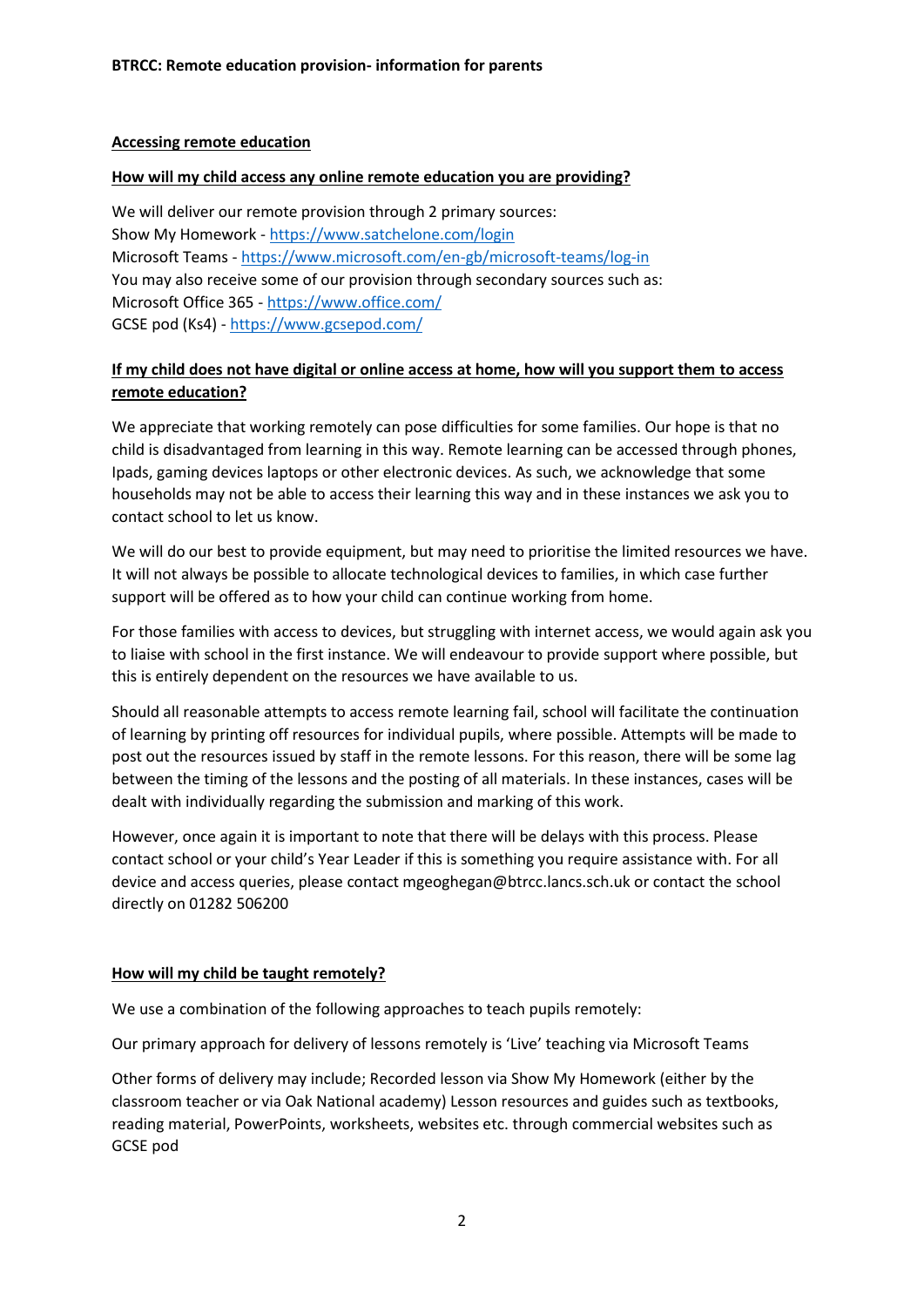Pupils will be expected to submit their work back to their teacher via Show My Homework or Microsoft Teams. The frequency and the platform will be communicated by the class teacher.

# **What are your expectations for my child's engagement and the support that we as parents and carers should provide at home?**

It is expected that all pupils will follow their timetable as set out through 'Show My Homework' and Microsoft Teams, all pupils will be expected to log on to Microsoft Teams at 8.45 to begin the day with registration with their form tutor. Pupils will then follow their school day from home.

## **Pupils must**

- Continue to follow their normal school timetable from home
- Fully engage in the work they are being set and try their best to complete it even if it may seem challenging
- Display positive attitudes to learning teachers will continue to award merits for positive attitudes each lesson
- Be respectful
- Follow online safety rules
- Submit your work back to your teacher however they instruct you to.

## **When accessing live lessons:**

- Be patient if their teacher is having technical difficulties. Try to do the work independently and to the best of their ability
- Make sure their microphone is muted, if they have their camera switched on make sure (they can switch it off if they don't want to be seen)
- They're sat at a desk where possible (not on their bed)
- They have an appropriate background (a blank wall where possible)
- Pupils do not have to wear uniform but must make sure they are dressed appropriately for a lesson
- If pupils want to ask the teacher a question use the "raise hand" function
- Any inappropriate behaviour then pupils will be removed from the lesson and parents will be contacted
- The lesson will be recorded for teaching and learning purposes. If pupils do not want to be recorded they should keep their audio and video off. Pupils must not ever record the lessons

## **Expectations of parental support**

- Ensure your child understands the expectations on them as outline above
- Ensure your child understands their responsibility to fully engage in remote learning from 8.45 each day and each lesson thereafter
- Contact school using the normal procedure to report an absence if your child is not going to able to complete their home learning
- Encourage your child to engage as fully as possible in all aspects of remote learning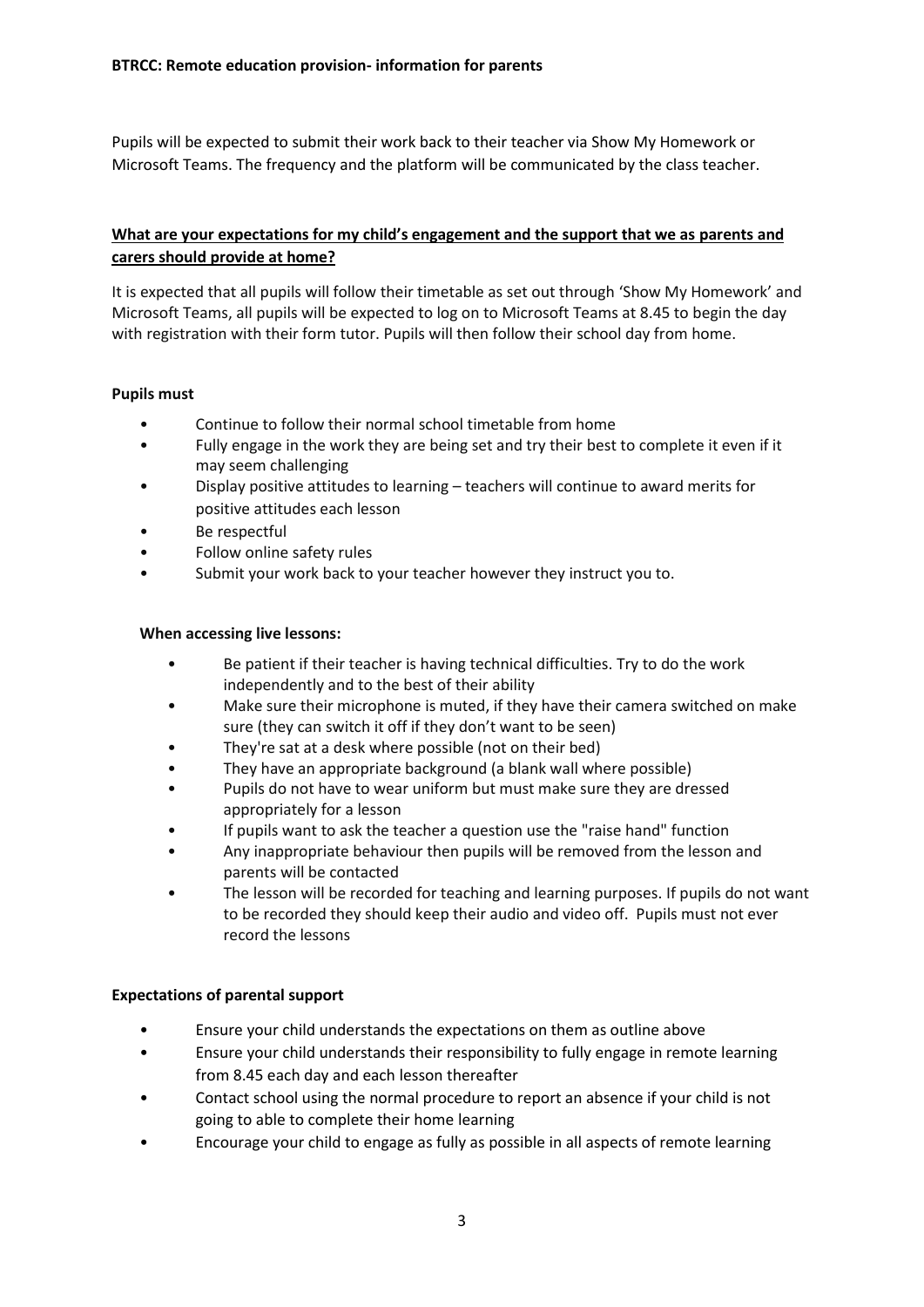## **School Expectations**

- We will provide lessons which best match the learning sequence and learning objectives of what you would be doing n school
- Teachers will support pupils at home the best we can by responding to any questions they may have on SMHK or live on Teams. This may not always be possible straight away so please be patient with this. If there is a pressing concern, then please ring or email the school directly

# **How will you check whether my child is engaging with their work and how will I be informed if there are concerns?**

In the first instance, engagement with remote learning will be monitored during our daily registration which will take place at 8.45am Pupils failing to engage at the start of the day will usually be contacted the same day to ensure any issues are resolved, offer support and ensure that parents are aware of any absence.

**Year 7-10:** We will run an attendance scrutiny which will take place for one Year Group each day, which will monitor attendance at all lessons on that day to identify pupils not engaging fully in lessons. A member of the pastoral team will contact parents via telephone or email to discuss any concerns regarding attendance to lessons following the weekly lesson sample.

**Year 11:** We will run an 'attendance to lessons' scrutiny daily and a member of the Pastoral Support Team will contact parents to discuss any absence from lessons concerns.

In addition to the new measures to monitor engagement at home, you may also receive contact from individual class teachers, you are able to check submission records through Show My Homework and we will continue to hold virtual parents evening and Half Termly Progress Reports will be sent home.

## **How will you assess my child's work and progress?**

The nature of marking and feedback given will depend on the type of work completed and the method of submission. The School's Marking and Feedback Policy will be followed as the overall framework on which to base our approach.

Individual Curriculum areas will decide when pupils will be formally assessed so that progress can be effectively monitored and intervention can be put in place where necessary. Formative assessment should be expected at the end of each topic, which will vary dependent upon the subject area.

Self -assessment may be an integral part of a blended learning approach; however, in order for this to be effective, pupils must be able to accurately and confidently self-assess their work and progress. Therefore, clear guidance and expectations relating to this will be provided by subject teachers.

## **Additional support for pupils with particular needs**

We recognise that some pupils, for example some pupils with special educational needs and disabilities (SEND), may not be able to access remote education without support from adults at home. We acknowledge the difficulties this may place on families, and we will work with parents and carers to support those pupils in the following ways: